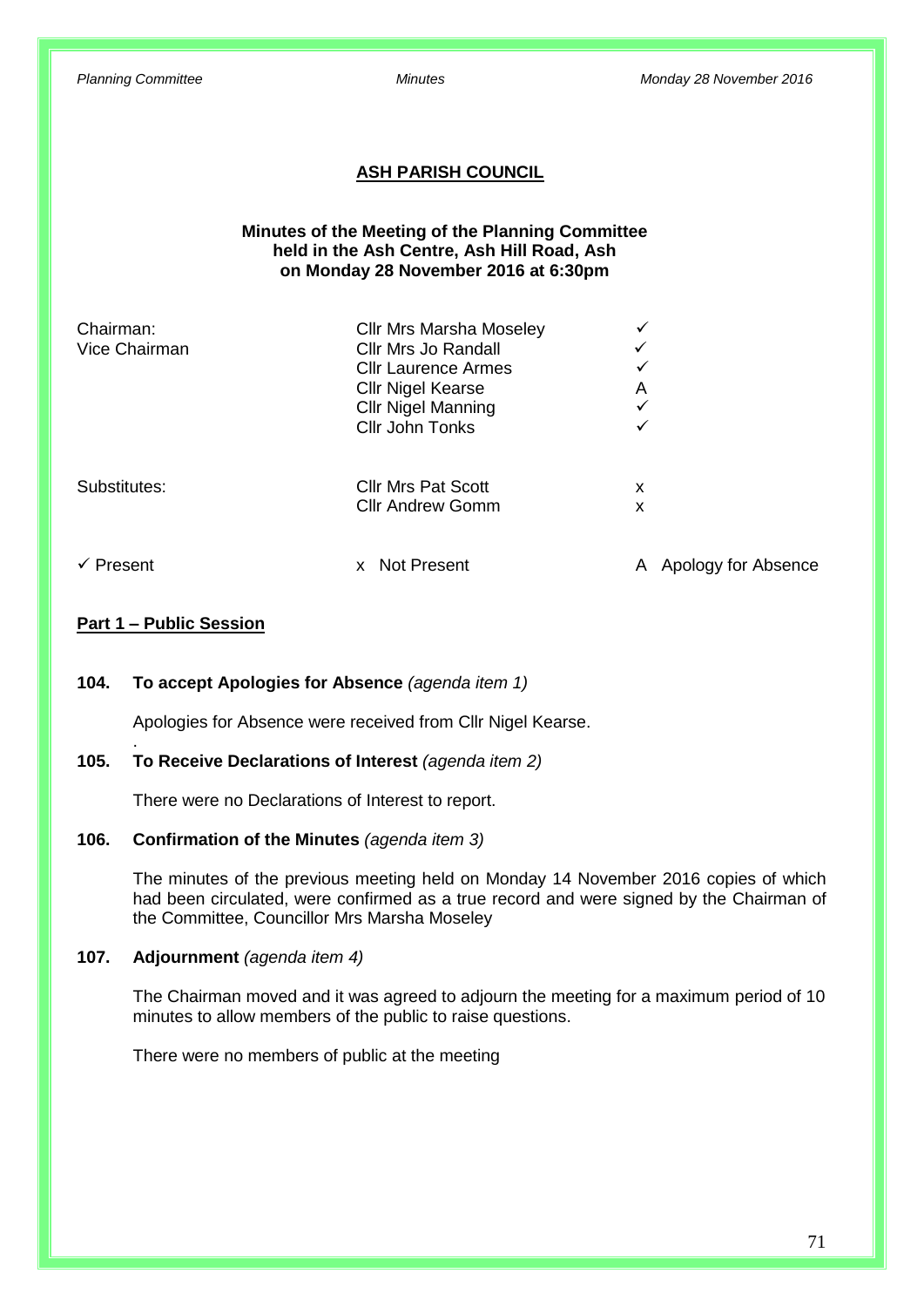## **108. Applications for Planning Consent** *(agenda item 5)*

Applications for planning permission to be considered by the Planning Committee at Guildford Borough Council were submitted for consideration and it was:

## *Recommended upon consideration of the applications as at Appendix A to make observations as shown.*

## **109. Applications for Tree Surgery** *(agenda item 6)*

To consider applications for tree surgery and deemed necessary make representations on behalf of the Council subject to plans being received as detailed at Appendix B.

*Recommended upon consideration of the applications as at Appendix B to make observations as shown.*

## **110. Surrey County Council - The National Highways and Transport Survey** *(agenda item 7)*

Members considered a consultation of The National Highways and Transport Survey and the response from Cllr Bill Cole.

and it was:

## *Recommended upon consideration that this item be noted and Cllr Coles suggested responses be submitted in respect of the National Highways and Transport Survey.*

## **111. Guildford Borough Council – I.T Equipment for Parish Councils** *(agenda item 8)*

Members noted correspondence from Guildford Borough Council with reference to the trial for Parish Councils to use I.T equipment to view Planning Applications. The trial has now reached the second stage and will include Ash Parish Council.

#### *and it was:*

*Recommended upon consideration that this item be noted and a response to Guildford Borough Council be issued requesting any trial should commence following the Christmas break. It should be re-iterated that paper plans should continue to be received during the trial.*

## **112. New Surrey Waste Local Plan (SWLP) Consultation** *(agenda item 9)*

Members noted a consultation on The New Surrey Waste Local Plan, Cllr Laurence Armes has viewed the consultation and advises that there is nothing at this time that would impact on Ash. Further consultation is due in 2017.

#### **Item noted**

## **113. Correspondence** *(agenda item 10)*

There was no correspondence to report.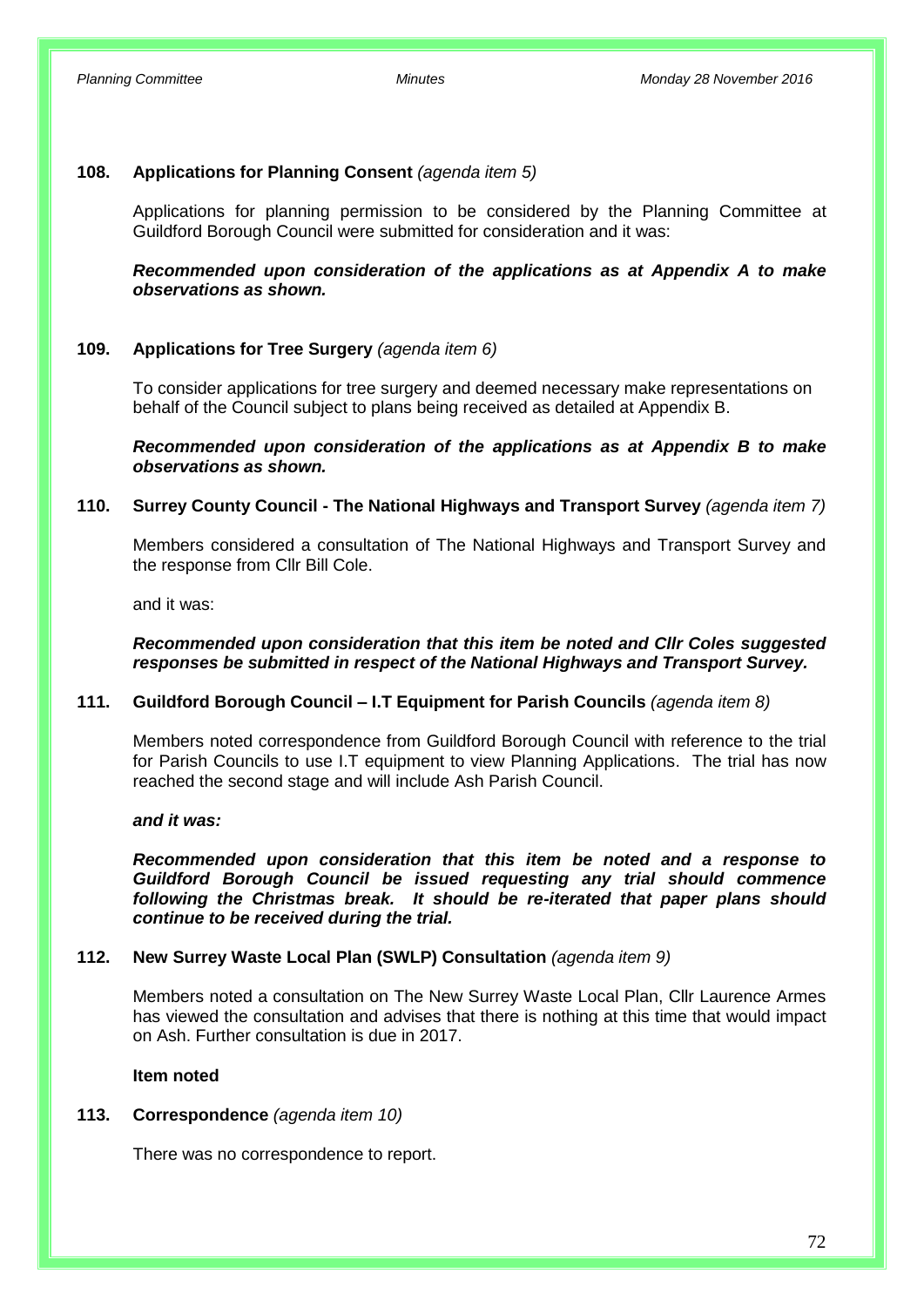# **114. Date of next meeting** *(agenda item 11)*

It was agreed that the date of the next meeting will be Monday 12 December 2016 commencing at 6:30 pm

*The meeting concluded at 6.47pm*

Chairman \_\_\_\_\_\_\_\_\_\_\_\_\_\_\_\_\_\_\_\_\_\_\_\_

Date \_\_\_\_\_\_\_\_\_\_\_\_\_\_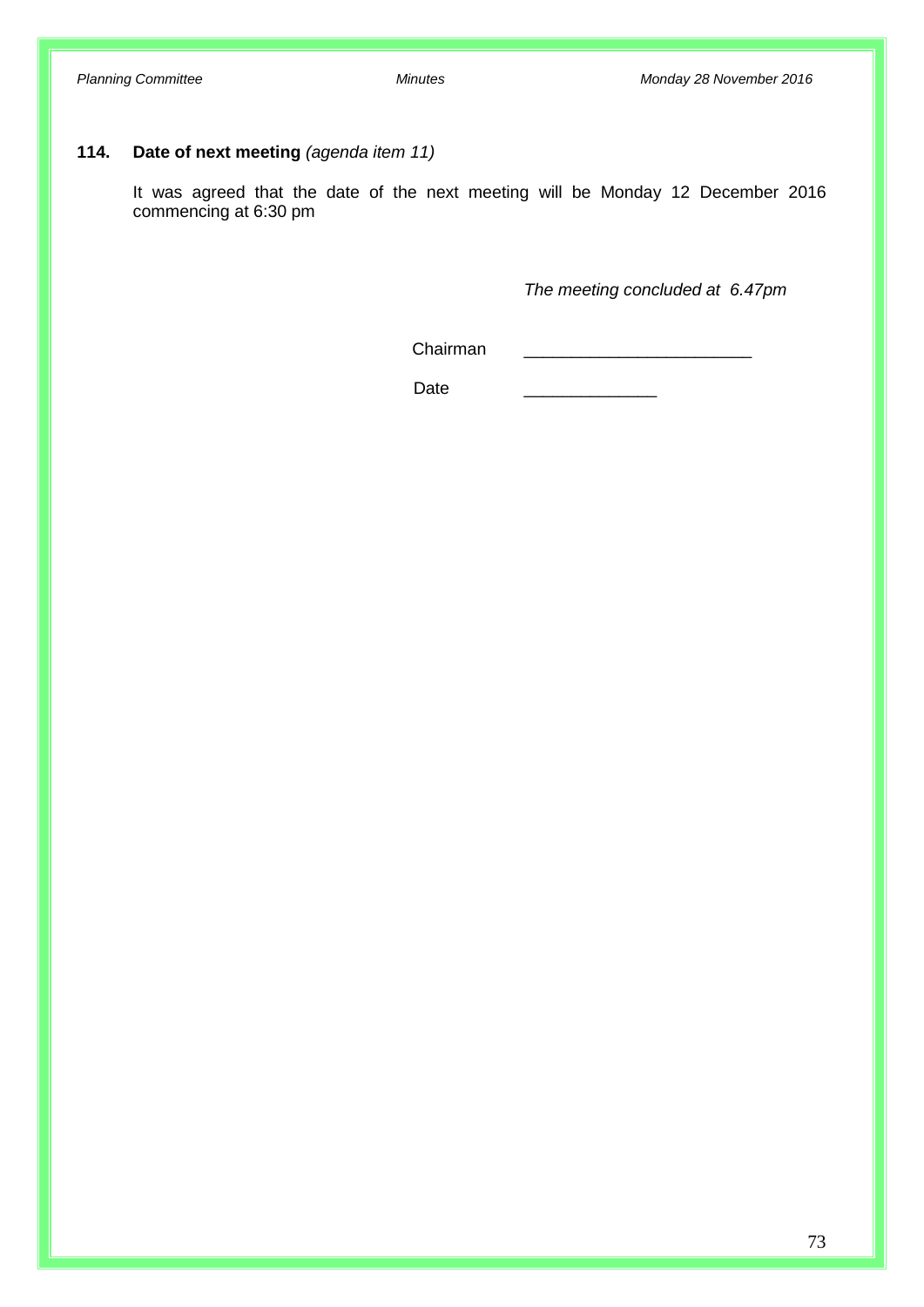**Appendix A**

# **ASH PARISH COUNCIL**

# **Applications for Planning Consent**

# **Monday 28 November 2016**

| <b>Number and Location</b>                                                          | <b>Proposed Development</b>                                                                                                                                                   |
|-------------------------------------------------------------------------------------|-------------------------------------------------------------------------------------------------------------------------------------------------------------------------------|
| 16/P02043<br><b>13 Firacre Road</b><br><b>Ash Vale</b><br><b>GU12 5JH</b>           | Erection of a two storey rear extension and<br>single storey side/ rear extension following<br>demolition of an existing single-storey rear<br>extension and detached garage. |
| <b>No observations</b>                                                              |                                                                                                                                                                               |
| 16/P/02196<br><b>34 Culverlands Crescent</b><br><b>Ash</b><br><b>GU12 6TD</b>       | Single storey side extension                                                                                                                                                  |
| No observations                                                                     |                                                                                                                                                                               |
| 16/P/02199<br><b>Lone Oak</b><br><b>White Lane</b><br><b>Ash</b><br><b>GU12 6HN</b> | Erection of a garden wall (retrospective<br>application)                                                                                                                      |
| Object:                                                                             |                                                                                                                                                                               |
| Objection 1: Overdominant in street scene<br>Objection 2: Design too blocky.        |                                                                                                                                                                               |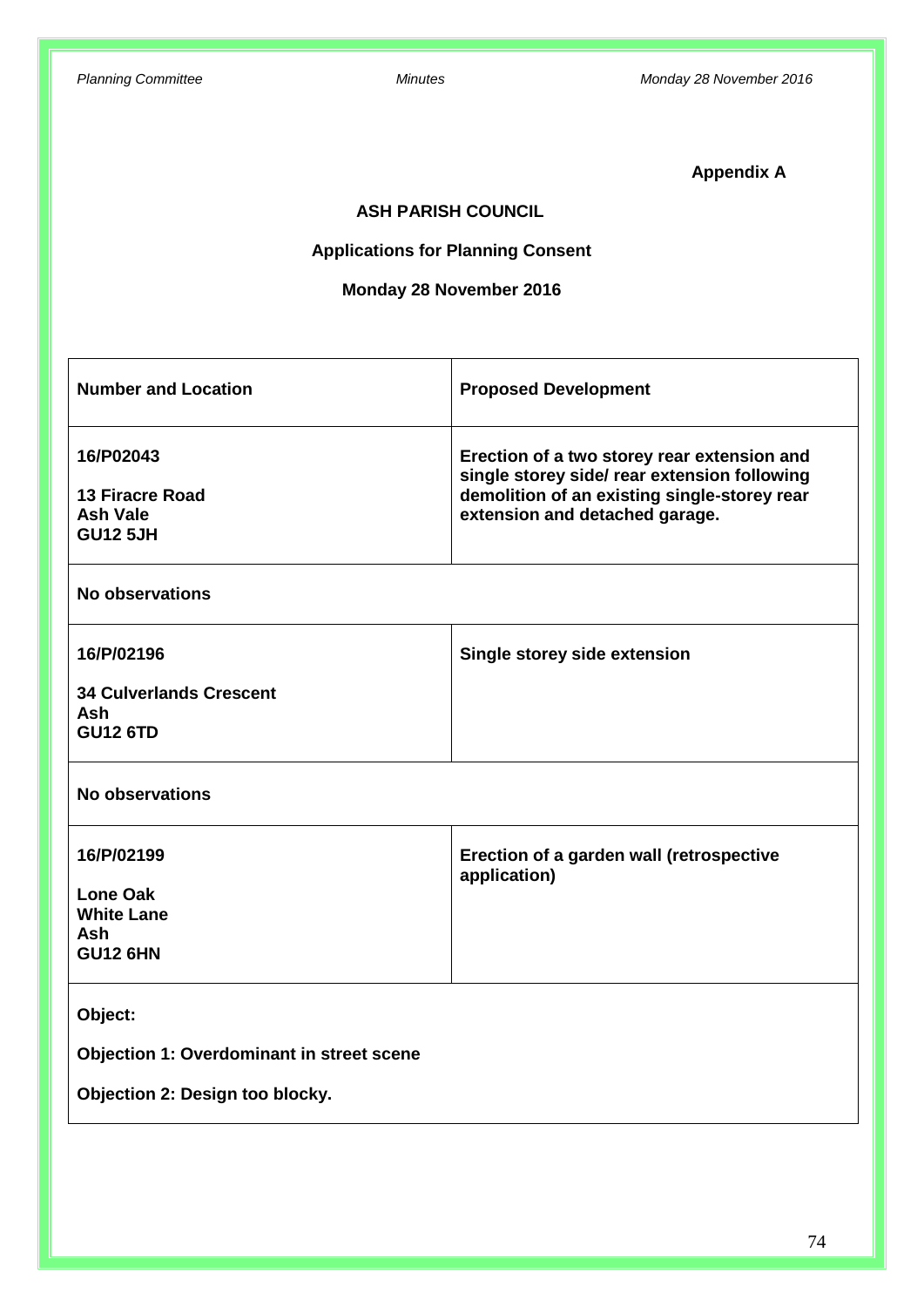| <b>Number and Location</b>                                                                                                                                     | <b>Proposed Development</b>                                                                                                                                                                       |  |  |
|----------------------------------------------------------------------------------------------------------------------------------------------------------------|---------------------------------------------------------------------------------------------------------------------------------------------------------------------------------------------------|--|--|
| 16/P/02237<br><b>12 Old Farm Place</b><br><b>Ash</b><br><b>GU12 5SF</b>                                                                                        | Change of use of land adjoining 12 Old Farm<br>Place to the western side; extend rear garden to<br>include this land within the domestic curtilage,<br>and erection of a 1.8m brick boundary wall |  |  |
| No observations                                                                                                                                                |                                                                                                                                                                                                   |  |  |
| 16/P/02241<br><b>46 Oxenden Road</b><br>Tongham<br><b>GU10 1AJ</b>                                                                                             | Proposed single storey rear extension and<br>internal alterations following demolition of<br>existing garage                                                                                      |  |  |
| Object:<br>Objection 1: Flat roof extension in conflict with Guildford Borough Council's Residential<br><b>Design Guide</b><br><b>Objection 2: Poor design</b> |                                                                                                                                                                                                   |  |  |
| 16/P/02255<br><b>75 Prospect Road</b><br>Ash Vale<br><b>GU12 5EL</b>                                                                                           | Proposed vehicular crossover with dropped<br>kerb and hardstanding                                                                                                                                |  |  |
| No observations                                                                                                                                                |                                                                                                                                                                                                   |  |  |